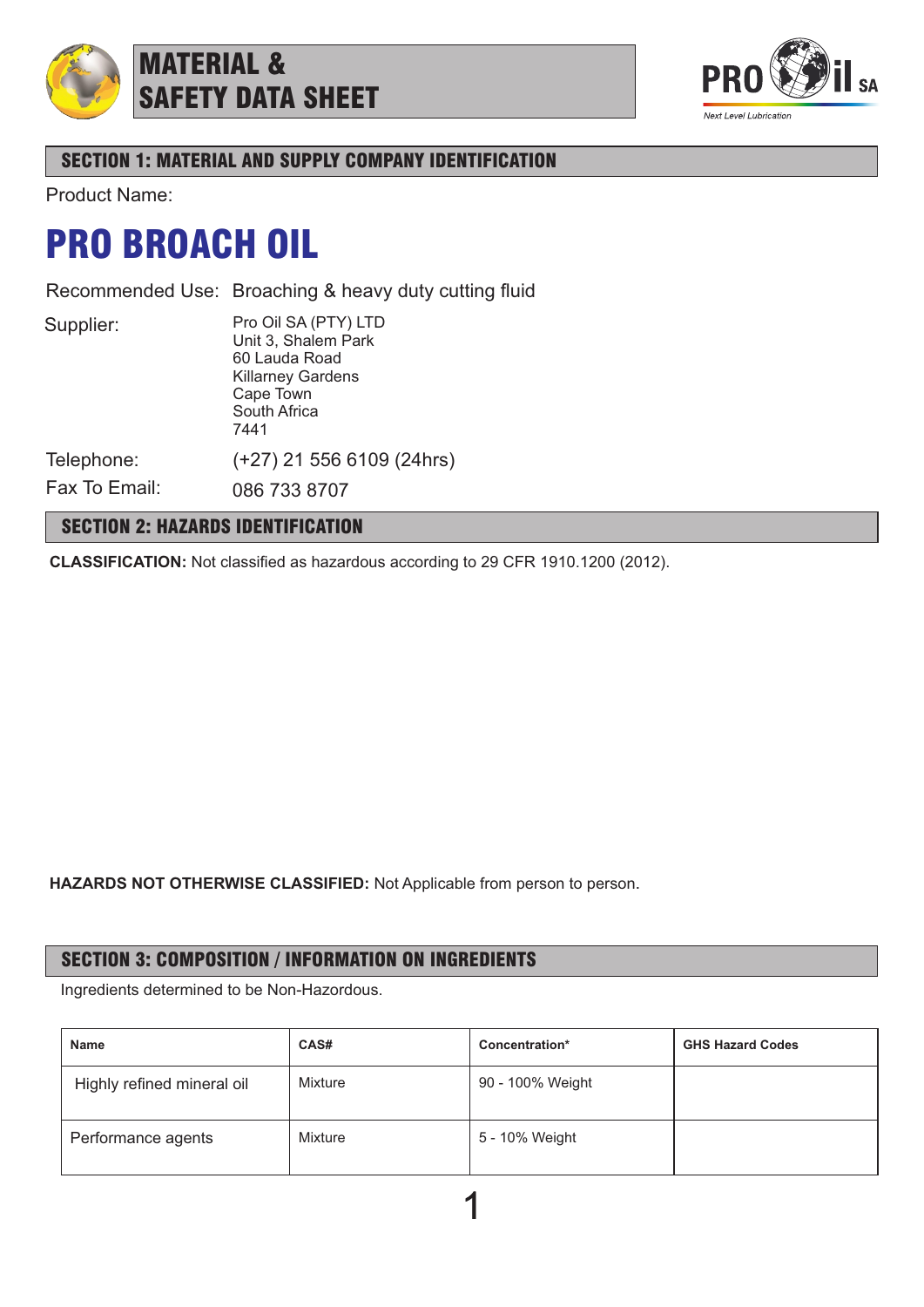

### SECTION 4: FIRST AID MEASURES

#### **INHALATION**

Remove from further exposure. For those providing assistance, avoid exposure to yourself or others. Use adequate respiratory protection. If respiratory irritation, dizziness, nausea, or unconsciousness occurs, seek immediate medical assistance. If breathing has stopped, assist ventilation with a mechanical device or use mouth-to-mouth resuscitation.

#### **SKIN CONTACT**

Wash contact areas with soap and water. If product is injected into or under the skin, or into any part of the body, regardless of the appearance of the wound or its size, the individual should be evaluated immediately by a physician as a surgical emergency. Even though initial symptoms from high pressure injection may be minimal or absent, early surgical treatment within the first few hours may significantly reduce the ultimate extent of injury.

#### **EYE CONTACT**

Flush thoroughly with water. If irritation occurs, get medical assistance.

#### **INGESTION**

First aid is normally not required. Seek medical attention if discomfort occurs.

## **NOTE TO PHYSICIAN**

None

#### SECTION 5: FIRE FIGHTING MEASURES

#### **EXTINGUISHING MEDIA**

**Appropriate Extinguishing Media:** Use water fog, foam, dry chemical or carbon dioxide (CO2) to extinguish flames.

**Inappropriate Extinguishing Media:** Straight streams of water

#### **FIRE FIGHTING**

**Fire Fighting Instructions:** Evacuate area. Prevent run-off from fire control or dilution from entering streams, sewers or drinking water supply. Fire-fighters should use standard protective equipment and in enclosed spaces, self-contained breathing apparatus (SCBA). Use water spray to cool fire exposed surfaces and to protect personnel.

**Hazardous Combustion Products:** Combustible material

## SECTION 6: ACCIDENTAL RELEASE MEASURES

#### **NOTIFICATION PROCEDURES**

In the event of a spill or accidental release, notify relevant authorities in accordance with all applicable regulations.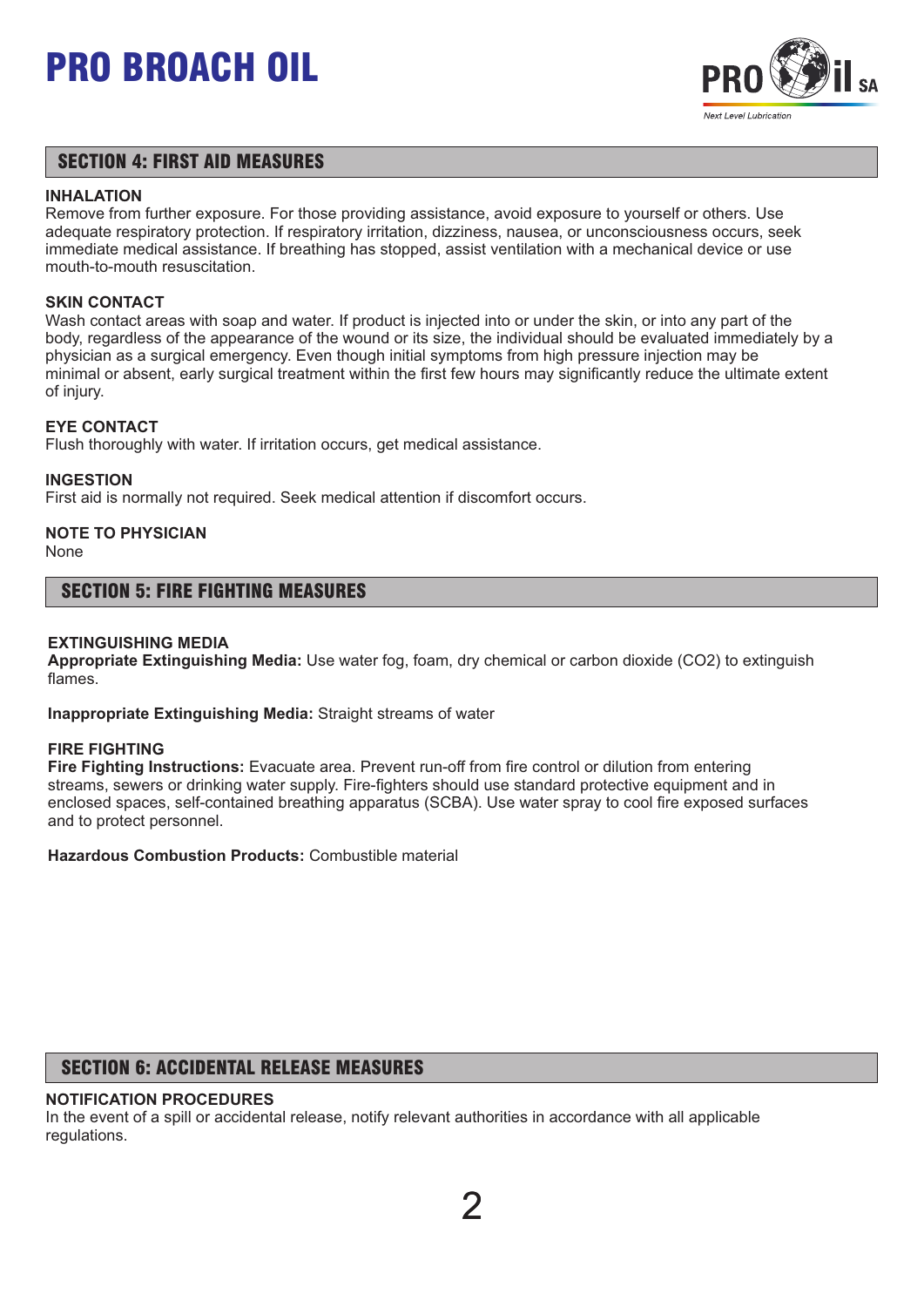

#### **PROTECTIVE MEASURES**

Avoid contact with spilled material. See Section 5 for fire fighting information. See the Hazard Identification Section for Significant Hazards. See Section 4 for First Aid Advice. See Section 8 for advice on the minimum requirements for personal protective equipment. Additional protective measures may be necessary, depending on the specific circumstances and/or the expert judgment of the emergency responders.

**For emergency responders:** Respiratory protection: respiratory protection will be necessary only in special cases, e.g., formation of mists. Half-face or full-face respirator with filter(s) for dust/organic vapor or Self Contained Breathing Apparatus (SCBA) can be used depending on the size of spill and potential level of exposure. If the exposure cannot be completely characterized or an oxygen deficient atmosphere is possible or anticipated, SCBA is recommended. Work gloves that are resistant to hydrocarbons are recommended. Gloves made of polyvinyl acetate (PVA) are not water-resistant and are not suitable for emergency use. Chemical goggles are recommended if splashes or contact with eyes is possible. Small spills: normal antistatic work clothes are usually adequate. Large spills: full body suit of chemical resistant, antistatic material is recommended.

#### **SPILL MANAGEMENT**

**Land Spill:** Stop leak if you can do so without risk. Recover by pumping or with suitable absorbent.

**Water Spill:** Stop leak if you can do so without risk. Confine the spill immediately with booms. Warn other shipping. Remove from the surface by skimming or with suitable absorbents. Seek the advice of a specialist before using dispersants.

Water spill and land spill recommendations are based on the most likely spill scenario for this material; however, geographic conditions, wind, temperature, (and in the case of a water spill) wave and current direction and speed may greatly influence the appropriate action to be taken. For this reason, local experts should be consulted. Note: Local regulations may prescribe or limit action to be taken.

#### **ENVIRONMENTAL PRECAUTIONS**

**Large Spills:** Dyke far ahead of liquid spill for later recovery and disposal. Prevent entry into waterways, sewers, basements or confined areas.

### SECTION 7: HANDLING AND STORAGE

#### **HANDLING**

Avoid eye contact and repeated or prolonged skin contact. Avoid inhalation of vapour, mist or aerosols.

#### **STORAGE**

Store in a cool, dry, well-ventilated place and out of direct sunlight. Store away from foodstuffs. Store away from incompatible materials described in Section 10. Store away from sources of heat and/or ignition. Keep container standing upright. Keep containers closed when not in use - check regularly for leaks.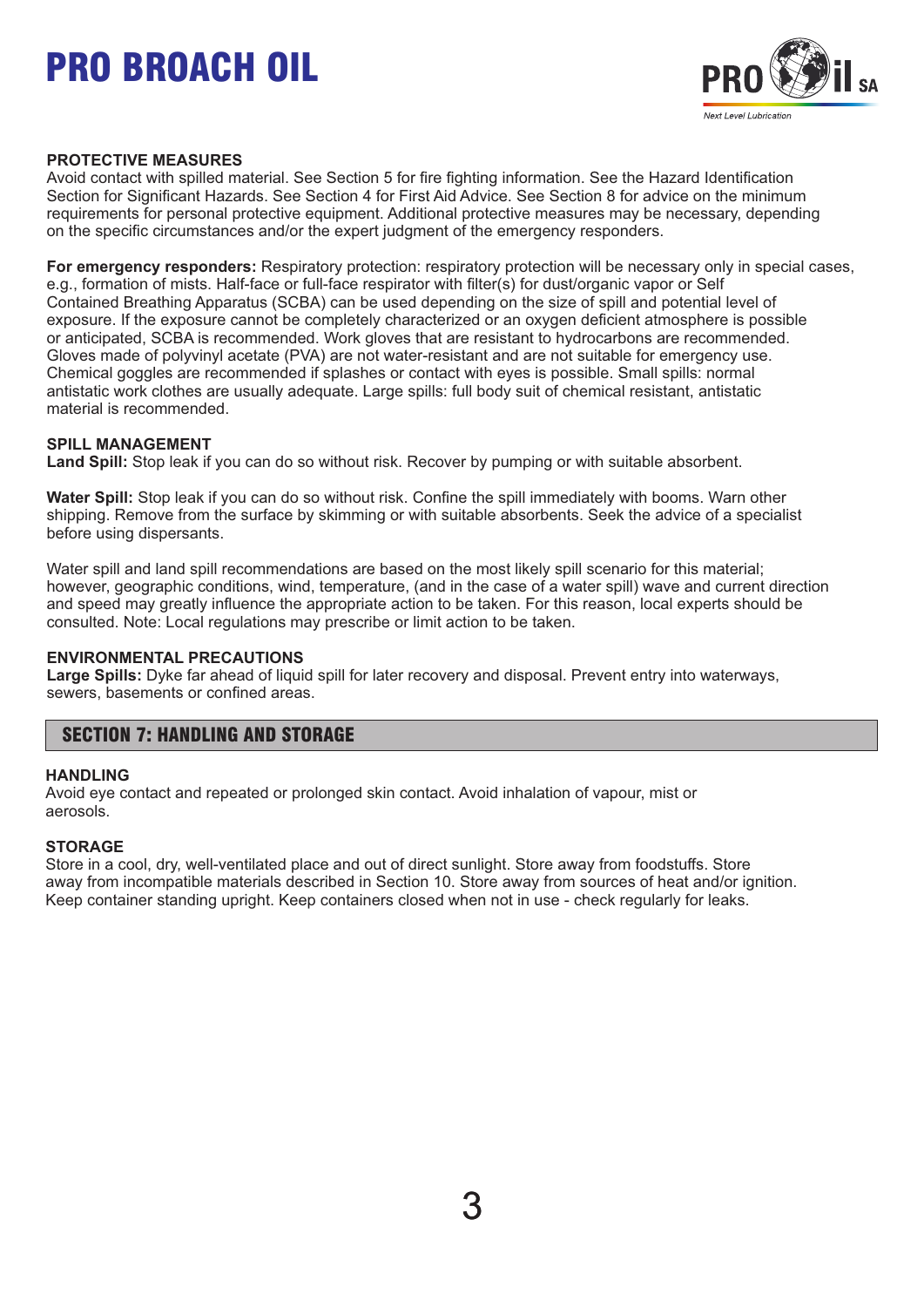

## SECTION 8: EXPOSURE CONTROL / PERSONAL PROTECTION

#### **EXPOSURE LIMIT VALUES**

Exposure limits/standards for materials that can be formed when handling this product: NOTE: Limits/standards shown for guidance only. Follow applicable regulations.

#### **BIOLOGICAL LIMITS**

No biological limits allocated.

#### **ENGINEERING CONTROLS**

The level of protection and types of controls necessary will vary depending upon potential exposure conditions. Control measures to consider:

No special requirements under ordinary conditions of use and with adequate ventilation.

#### **PERSONAL PROTECTION**

Personal protective equipment selections vary based on potential exposure conditions such as applications, handling practices, concentration and ventilation. Information on the selection of protective equipment for use with this material, as provided below, is based upon intended, normal usage.

**Respiratory Protection:** If engineering controls do not maintain airborne contaminant concentrations at a level which is adequate to protect worker health, an approved respirator may be appropriate. Respirator selection, use, and maintenance must be in accordance with regulatory requirements, if applicable. Types of respirators to be considered for this material include:

**Particulate** 

No special requirements under ordinary conditions of use and with adequate ventilation.

For high airborne concentrations, use an approved supplied-air respirator, operated in positive pressure mode. Supplied air respirators with an escape bottle may be appropriate when oxygen levels are inadequate, gas/vapour warning properties are poor, or if air purifying filter capacity/rating may be exceeded.

**Hand Protection:** Any specific glove information provided is based on published literature and glove manufacturer data. Glove suitability and breakthrough time will differ depending on the specific use conditions. Contact the glove manufacturer for specific advice on glove selection and breakthrough times for your use conditions. Inspect and replace worn or damaged gloves. The types of gloves to be considered for this material include:

Nitrile, Viton

No protection is ordinarily required under normal conditions of use.

**Eye Protection:** If contact is likely, safety glasses with side shields are recommended.

**Skin and Body Protection:** Any specific clothing information provided is based on published literature or manufacturer data. The types of clothing to be considered for this material include: No skin protection is ordinarily required under normal conditions of use. In accordance with good industrial hygiene practices, precautions should be taken to avoid skin contact.

**Specific Hygiene Measures:** Always observe good personal hygiene measures, such as washing after handling the material and before eating, drinking, and/or smoking. Routinely wash work clothing and protective equipment to remove contaminants. Discard contaminated clothing and footwear that cannot be cleaned. Practise good housekeeping.

#### **ENVIRONMENTAL CONTROLS**

Comply with applicable environmental regulations limiting discharge to air, water and soil. Protect the environment by applying appropriate control measures to prevent or limit emissions.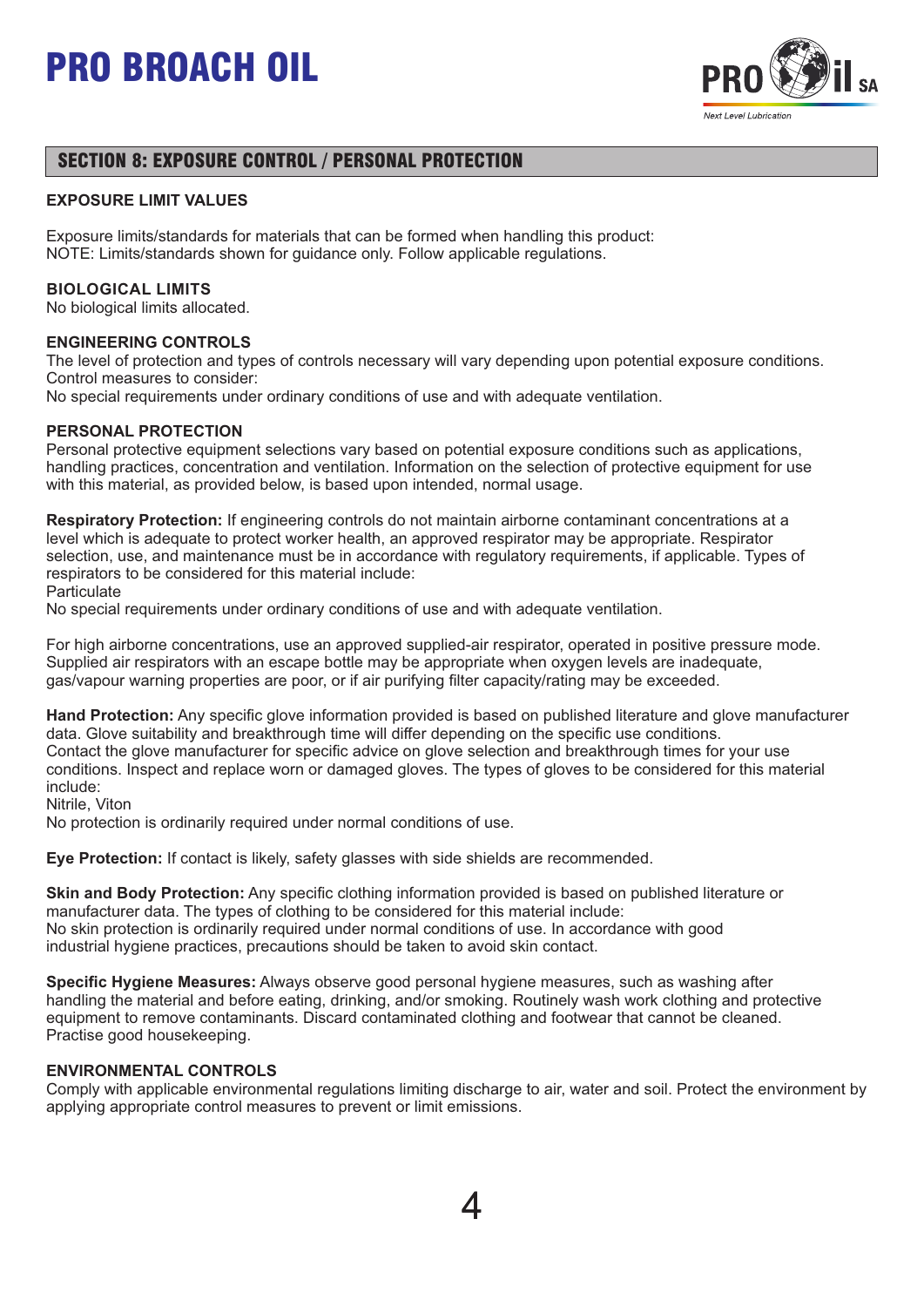

## SECTION 9: PHYSICAL AND CHEMICAL PROPERTIES

**Note: Physical and chemical properties are provided for safety, health and environmental considerations only and may not fully represent product specifications. Contact the Supplier for additional information.**

#### **GENERAL INFORMATION**

Physical State: Liquid Colour: Clear yellow Odour: Faint / Mild

#### **IMPORTANT HEALTH, SAFETY, AND ENVIRONMENTAL INFORMATION**

Density (at 20  $^{\circ}$ C): 0.885 g/cm<sup>3</sup> Flammability (Solid, Gas): N/A Flash Point: >170°C Flammable Limits (Approximate volume % in air): N/A Autoignition Temperature: N/D Boiling Point / Range: N/D Vapour Density (Air = 1): N/D Vapour Pressure: N/D Evaporation Rate (n-butyl acetate = 1): N/D pH: N/A Solubility: Insoluble in water; Soluble in hydrocarbons Viscosity@ 40 $^{\circ}$ C: 32 mm<sup>2</sup>/s

Oxidizing Properties: See Hazards Identification Section.

#### **OTHER INFORMATION**

Pour Point: -21°C Freezing Point: N/A Melting Point: N/D

### SECTION 10: STABILITY AND REACTIVITY

STABILITY: Material is stable under normal conditions.

CONDITIONS TO AVOID: Excessive heat. High energy sources of ignition.

INCOMPATIBLE MATERIALS: Strong oxidisers

HAZARDOUS DECOMPOSITION PRODUCTS: Oxides of carbon and nitrogen, smoke and other toxic fumes

POSSIBILITY OF HAZARDOUS REACTIONS: No known hazardous reactions.

### SECTION 11: TOXICOLOGICAL INFORMATION

No adverse health effects expected if the product is handled in accordance with this Safety Data Sheet and the product label. Symptoms or effects that may arise if the product is mishandled and overexposure occurs are:

#### **Acute Effects**

**Inhalation:** Material may be an irritant to mucous membranes and respiratory tract. **Skin contact:** Contact with skin may result in irritation.

5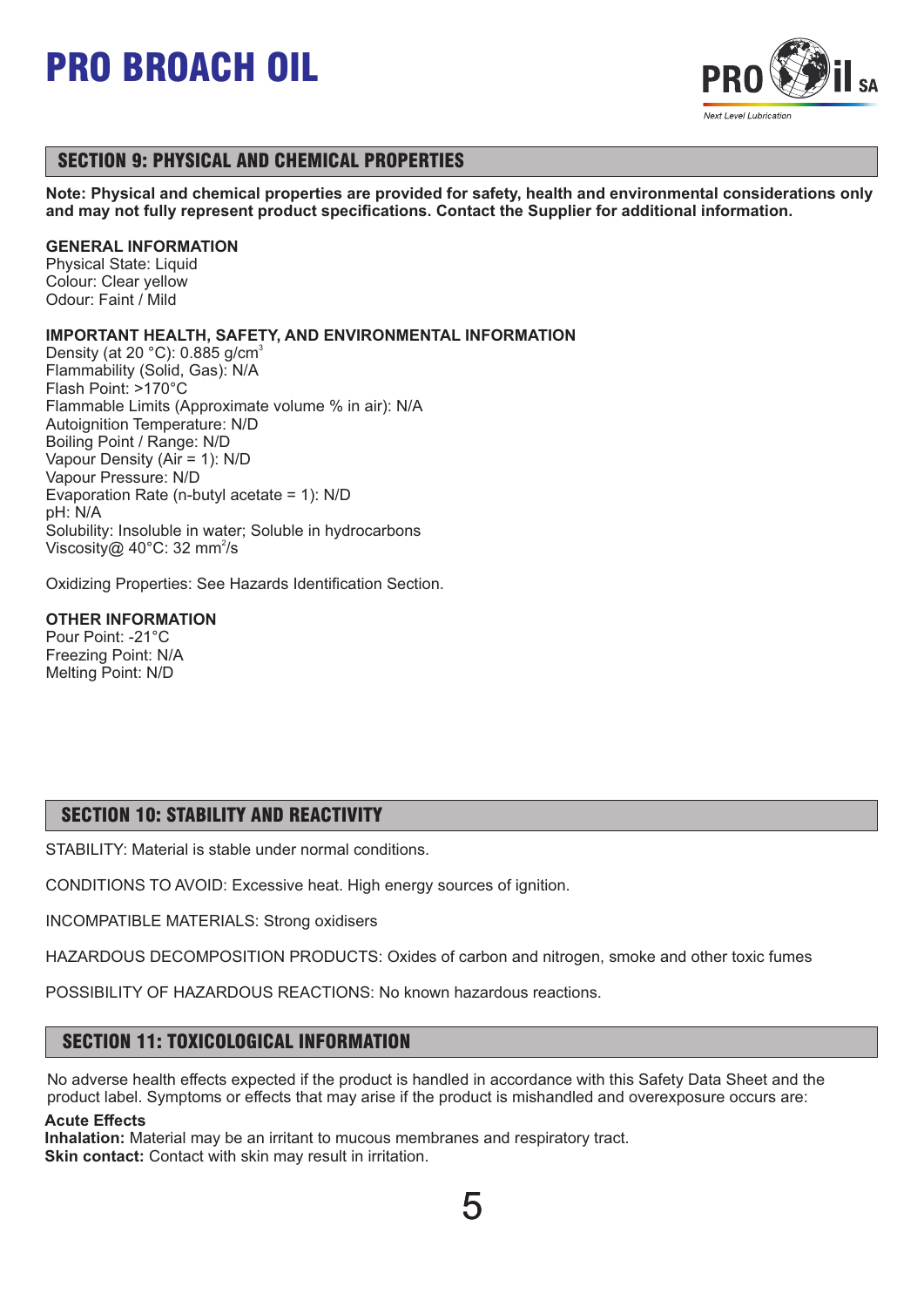

**Ingestion:** Swallowing can result in nausea, vomiting and irritation of the gastrointestinal tract. **Eye contact:** May be an eye irritant.

Acute toxicity

**Inhalation:** This material has been classified as non-hazardous. Acute toxicity estimate (based on ingredients): LC50  $>$  20.0 mg/L for vapours or LC50  $>$  5.0 mg/L for dust and mist or LC50  $>$  5,000 ppm gas

**Skin contact:** This material has been classified as non-hazardous. Acute toxicity estimate (based on ingredients): >5,000 mg/Kg bw

**Ingestion:** This material has been classified as non-hazardous. Acute toxicity estimate (based on ingredients): >5,000 mg/Kg bw

**Corrosion/Irritancy:** Eye: this material has been classified as not corrosive or irritating to eyes. Skin: this material has been classified as not corrosive or irritating to skin.

**Sensitisation:** Inhalation: this material has been classified as not a respiratory sensitiser. Skin: this material has been classified as not a skin sensitiser.

**Aspiration hazard:** This material has been classified as non-hazardous.

**Specific target organ toxicity (single exposure):** This material has been classified as non-hazardous.

**Chronic Toxicity**

**Mutagenicity:** This material has been classified as non-hazardous.

**Carcinogenicity:** This material has been classified as non-hazardous.

**Reproductive toxicity (including via lactation):** This material has been classified as non-hazardous.

**Specific target organ toxicity (repeat exposure):** This material has been classified as non-hazardous.

## SECTION 12: ECOLOGICAL INFORMATION

#### **ECOTOXICITY**

This material is not expected to be harmful to aquatic organisms.

The product has not been tested. The statement has been derived from the properties of the individual components.

#### **MOBILITY**

No data available.

#### **PERSISTENCE AND DEGRADABILITY**

This material is not expected to be readily biodegradable. The biodegradability of this material is based on an evaluation of data for the components or a similar material.

The product has not been tested. The statement has been derived from the properties of the individual components.

#### **POTENTIAL TO BIOACCUMULATE**

**Bioconcentration Factor:** No data available. **Octanol/Water Partition Coefficient:** No data available

#### SECTION 13: DISPOSAL CONSIDERATIONS

Disposal recommendations based on material as supplied. Disposal must be in accordance with current applicable laws and regulations, and material characteristics at time of disposal.

#### **DISPOSAL RECOMMENDATIONS**

The generation of waste should be avoided or minimized wherever possible. Significant quantities of waste product residues should not be disposed of viathe foul sewer but processed in a suitable effluent treatment plant. Dispose of surplus and non-recyclable products via a licensed waste disposal contractor. Disposal of this product, solutions and any by-products should at all times comply with the requirements of environmental protection and waste disposal legislation and any regional local authority requirements. Waste packaging should be recycled. Incineration or landfill should only be considered when recycling is not feasible. This material and its container must be disposed of in a safe way. Care should be taken when handling emptied containers that have not been cleaned or rinsed out.

**Empty Container Warning:** Empty Container Warning (where applicable): Empty containers may contain residue and can be dangerous. Do not attempt to refill or clean containers without proper instructions. Empty drums should be completely drained and safely stored until appropriately reconditioned or disposed. Empty containers should be taken for recycling, recovery, or disposal through suitably qualified or licensed contractor and in accordance with governmental regulations. DO NOT PRESSURISE, CUT, WELD, BRAZE, SOLDER, DRILL, GRIND, OR EXPOSE SUCH CONTAINERS TO HEAT, FLAME, SPARKS, STATIC ELECTRICITY, OR OTHER SOURCES OF IGNITION. THEY MAY EXPLODE AND CAUSE INJURY OR DEATH.